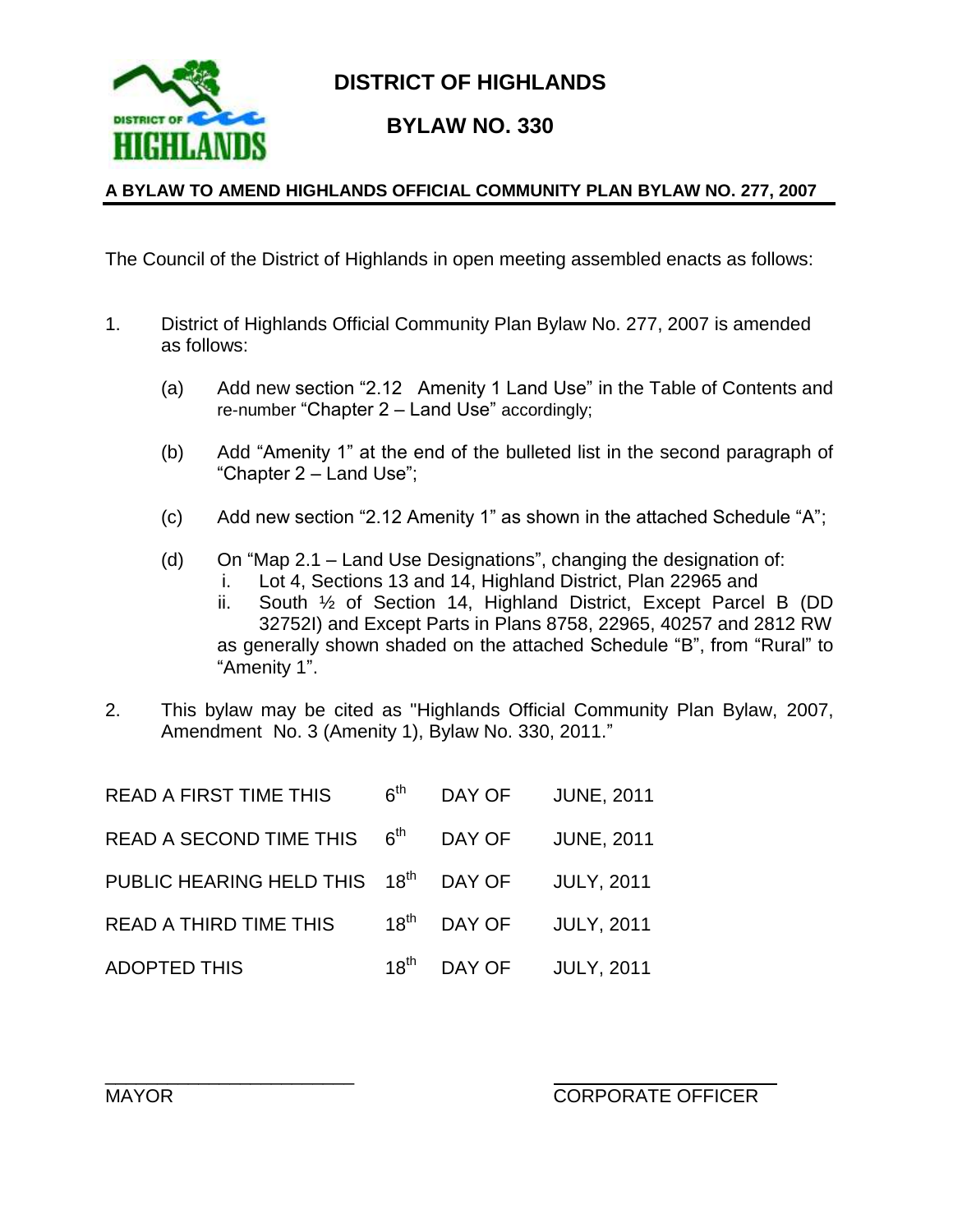## **Schedule "A" to Bylaw 330**

#### 2.12 Amenity Areas

OCP policy 2.2.12 states: "Public amenities may be offered through rezoning to justify an increase in density. Such amenities must be beneficial to the wider community, as well as the proposed development, and may be offered in recognition of the increased value of land resulting from rezoning." Appendix A describes public amenities.

#### **Amenity Areas – Objectives**

- To provide appropriate amenities that offset negative impacts of  $\bullet$ developments;
- To further municipal policies as described in the OCP; and
- To assist integrating any new development into the community.

#### **Specific Amenity Areas**

**Amenity 1 – Community Centre/Hall:** In keeping with the OCP Long Term Vision Statement, Appendix A – Public Amenities, and to accomplish OCP policies 2.8.4, and 7.3.1, Amenity 1 has been specifically designated as a site for a mixture of residential and institutional uses. Specifically, the institutional use is for a community centre/hall. In order to achieve this community goal, the District may consider increasing the permitted residential density on a portion of Amenity 1 land in exchange for the donation of a portion of Amenity 1 land to use as a location for a community centre/hall.